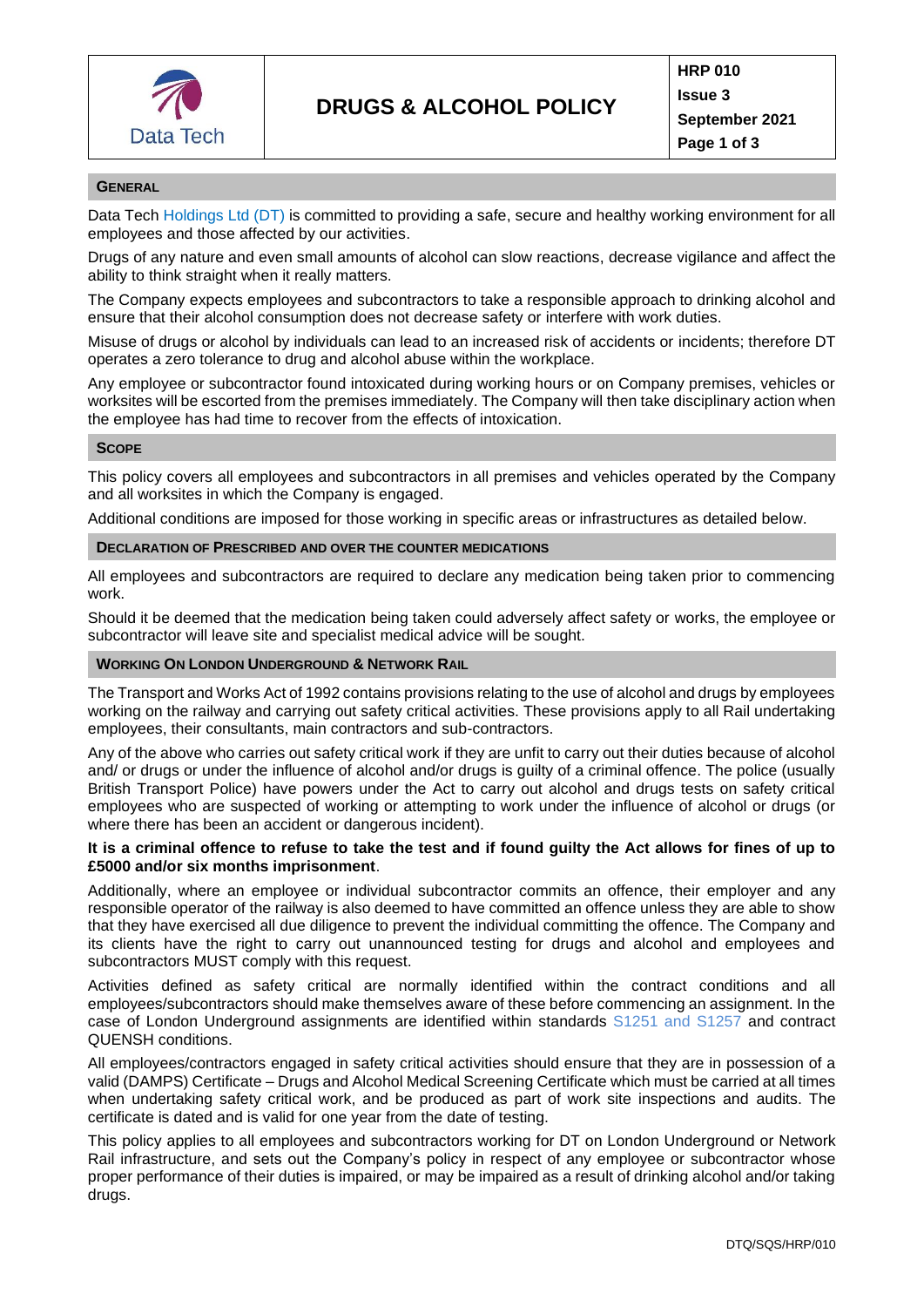

Employees or subcontractors on assignments where safety is critical have a particular responsibility to ensure that performance is in no way impaired as a result of alcohol consumption. **All should be aware that there is no safe level of alcohol consumption.**

In order to start work with zero or near zero alcohol levels, employees or subcontractors should not consume any alcohol at all in the 8 hours before starting work and not more than 7 units of alcohol in the 16 hours prior to that. In the case of non-medicinal drugs the Company has a zero tolerance policy, i.e. there should be no trace in the sample whatsoever. The majority of employees or subcontractors will have no difficulty in adhering to these standards, but those who fail to do so risk charges of misconduct, which may result in summary dismissal.

Standards expected from the employees, subcontractors and their managers on safety critical assignments include:-

- Not reporting for duty if under the influence of alcohol or non-medicinal drugs.
- Not purchasing, consuming or possessing alcohol or non-medicinal drugs, whilst on duty or about to report for duty, on Company or its client's operational premises.
- Not consuming alcohol or non-medicinal drugs prior to duty or during breaks in the working day, including meal breaks spent outside of the Company's or it's client's premises.
- Not consuming or being under the influence of alcohol or non-medicinal drugs if you are on call and may be required to report for duty.
- Not abusing prescription or over the counter drugs.

## **RESPONSIBILITIES**

All employees and subcontractors shall understand and accept their responsibilities under this policy and:

- Never report for duty having taken or whilst under the influence of alcohol or non-medicinal drugs.
- Be familiar with all aspects of this policy and the disciplinary implications resulting from a breach.
- Identify employees or subcontractors whose performance is impaired by alcohol or drugs and resolve any problems that may arise.
- Encourage any employee or subcontractor with a drink or drugs related problem to come forward and seek help.
- Avoid covering up or colluding with colleagues whose behaviour and performance is affected by alcohol or drugs.
- Ensure that employees and subcontractors are aware that to use, possess, consume, store or sell illicit drugs on either the Company's or its Client's premises or to report for work having taken such drugs will result in disciplinary action which may lead to summary dismissal.
- Ensure that employees and subcontractors are aware that the taking of drugs, including those medically prescribed or over the counter, can impair work performance and increase safety risks.

## **Where employees/subcontractors are using medically prescribed drugs they shall inform their immediate manager or Compliance in writing.**

All employees & subcontractors will be required to confirm in writing that they have not failed a Drugs and Alcohol test in the last 2 years.

Staff or subcontractors working for, or about to work for, LUL/Network Rail will be required to take a Drugs and Alcohol test prior to starting work.

# **IDENTIFICATION AND ASSISTANCE**

Employees who recognise that they have or are at risk of developing a drink or drug problem are encouraged to come forward for help and should speak to their line manager or Human Resources in confidence.